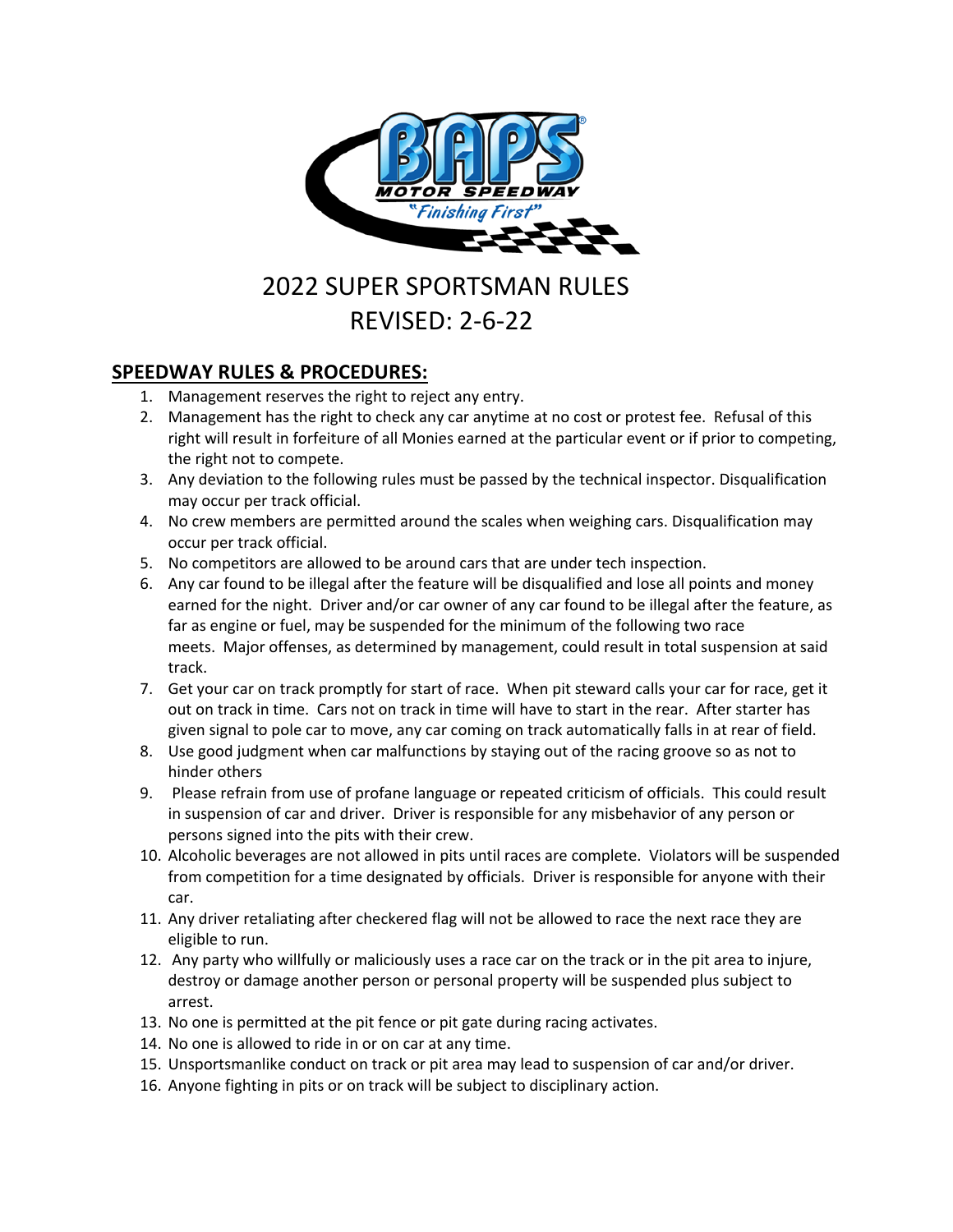- 17. Any crew member caught going into another team's pit area and or trailer that is resulting in a brawl or fight, will automatically be subject to disciplinary action that will be deemed appropriate by speedway officials or track management that could include point loss and/or fine and/or suspension and/or probation. Maximum fine= \$1,000
- 18. There will be no harassment of officials, tow truck operators, safety crews or ambulance crews. Anyone striking or threatening an official with bodily harm will be suspended permanently.
- 19. Any driver involved in a red flag accident will be checked by ambulance crew.
- 20. Drivers may not get out of their race cars on track, EXCEPT IN EMERGENCY. Drivers getting out of their car are done for the night and the following week. Drivers getting out to fight will receive two weeks off and \$500 fine.
- 21. Any crew person going to announcer's booth causing a disturbance will cause the car they are with to risk disciplinary action. Once again, driver is responsible for crew.
- 22. No infield running. Drivers coming off infield causing accident will be disciplined.
- 23. In order to receive end of year point earnings, you must be in attendance at the Speedway banquet.
- 24. No 2- lap tire rule in the heat races. If a race car gets a flat tire before halfway in the feature, they will be allowed to get 2 laps to change it. Any car that gets a flat tire after halfway in the feature will not be given any time (or amount of laps) to change it, once the lineup is good we will go back to racing.
- 25. Drivers & teams are responsible for conduct regarding social media towards racetrack, track officials and or divisions. Actions can result in possible suspension, point loss and probation and will be determined by management.
- 26. Cars that exit turn 2 ramp under their own power from the racetrack will be disqualified for that event, only exceptions would be unless they are told by the race director or being towed/pushed by speedway officials.
- 27. Anything not covered in rule book is subject to official's discretions. Because it is not addressed, do not assume it is legal!

Work Area- A designated work area will be provided for cars in the front pit and a work area for the cars in the Back pit. Cars will only be given time to work on their cars in the feature only and only 2 laps will be given for a Flat tire before halfway. After halfway there is no time given for a flat tire. Cars that do not go to the designated work area for a flat tire will not be given any time.

Any competitor and/or crew member that attempts to and/or does physical abuse to any event official, including pushing, punching, touching, grabbing and/or grabbing officials equipment, ext, will be subject to disqualification and/or fine and/or suspension and/or legal action and/or any other action deemed appropriate by track officials or track management. Maximum fine= \$1,000

Any competitor and/or crew member that verbally abuses any event official, event staff and or employee of the speedway will be subject to disqualification and/or fine and/or legal action and/or any other action deemed appropriate by track officials or track management. Maximum fine=\$500

Any competitor and/or crew member that goes into another competitors pit area or to any competitors car and becomes involved in any type of altercation will be subject to disqualification and/or fine and/or suspension and/or loss of points and/or any other action deemed appropriate by track officials or track management. Maximum fine= \$1000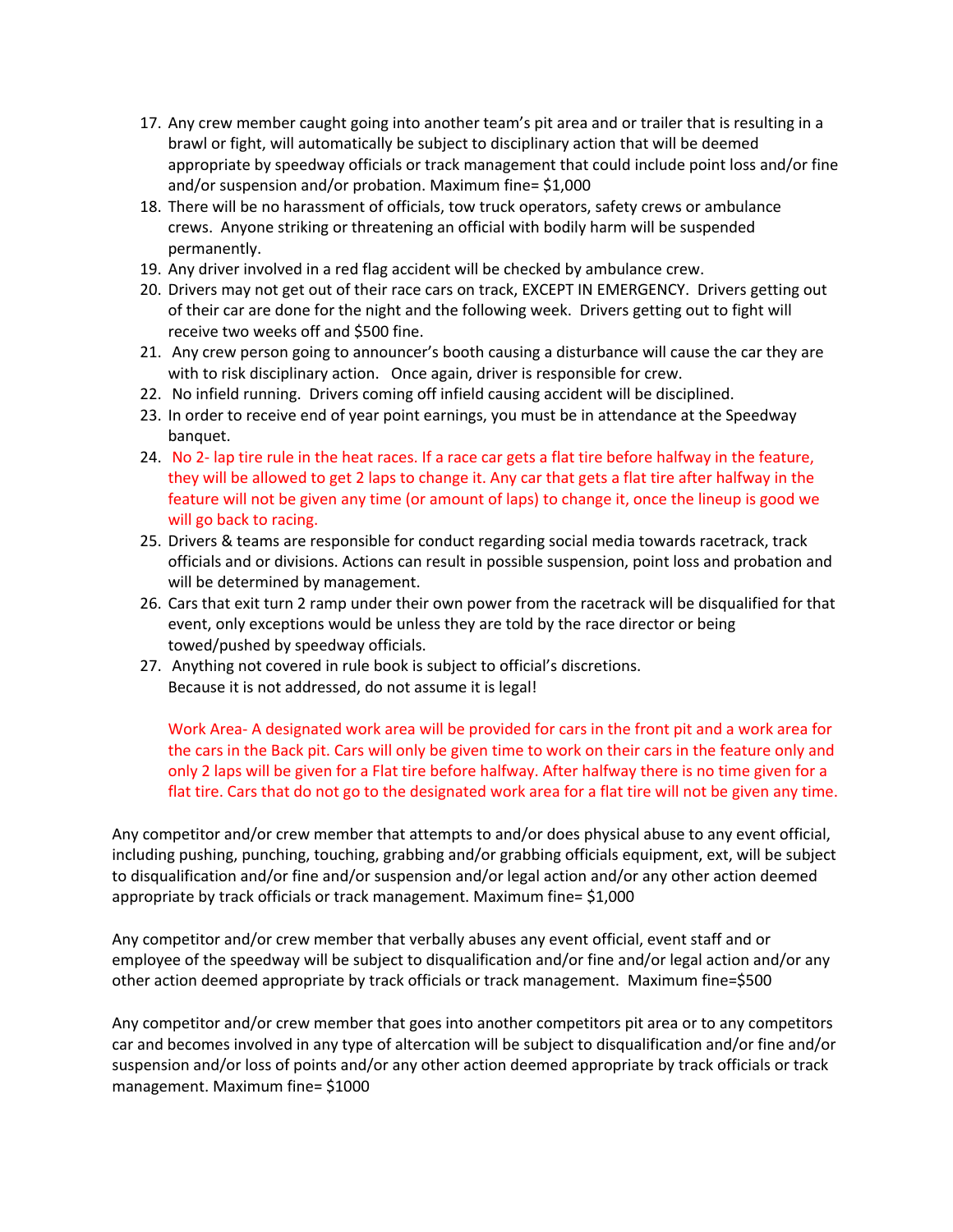Any competitor and/or crew member involved in an altercation that results in physical contact will be subject to disqualification and/or fine and/or suspension and/or loss of points and/or any other action deemed appropriate by track officials or track management. Maximum fine= \$1,000

Any competitor that fails to quickly stop for a red flag or drives through the incident area will be subject to a 2 running position penalty and/or disqualification and/or fine and/or suspension and/or loss of points and/or any other action deemed appropriate by track officials or track management. Maximum fine= \$500

Any competitor and/or crew member who goes out onto the racing surface or any other controlled area including infield when closed to team members without permission under a controlled period will be subject to disqualification and/or fine and/or suspension and/or loss of points and/or any other actions deemed appropriate by track officials or track management. Maximum fine= \$500

#### **DRIVERS MEETING**

- 1. All drivers must attend the drivers' meeting. Drivers in violation of not attending the Drivers' Meeting could face a fine, loss of driver's points, owner's points and/or suspension.
- 2. The number of racecars starting each event and the number of laps for each event may be announced at the drivers' meeting.
- 3. Any changes in the basic event night program due to car count, track conditions and/or any other circumstances may be announced at the drivers' meeting.

# **STARTS:**

- 1. The race will begin immediately once the racing surface is clear and the cars are properly aligned in their assigned starting positions.
- 2. Any driver, team, and/or car, who purposely attempts to hold up the start of any race will be placed at the rear of the lineup and could be disqualified from the event, suspended and/or fined at the discretion of the TRACK OFFICIALS.
- 3. Once the allotted time (announced at the driver's meeting) allowed for being on the track or in the push-off lane, ready to race, has expired, any late car will be penalized two (2) starting positions. Any car pushed after the field has started assembling must start at the rear of the field. This rule may be adjusted from time to time at the discretion of the track race director.
- 4. All starts and restarts will take place at a consistent speed. Consistent speed will be at the discretion of Track Officials. Starts will take place within a designated area that will be identified at the driver's meeting. Any car out of line and/or passing before this point will bring out a caution period and will be penalized two (2) positions on the ensuing restart. If an offending car is located on the last row of the starting grid then that car is allowed to restart but will be penalized 2 positions from its finishing position. If the same car commits a second offense it shall be disqualified from that event. All front row cars must choose their racing line coming out of turn three (3) and must maintain that line until the start or restart occurs. Failure to do so will result in a two (2) position penalty.
- 5. In the event that the race is not properly started by the two (2) front row cars, the responsible car(s) will be moved to the second row. Failure to acknowledge and comply with the "move back" signal will result in instant disqualification from the racing event.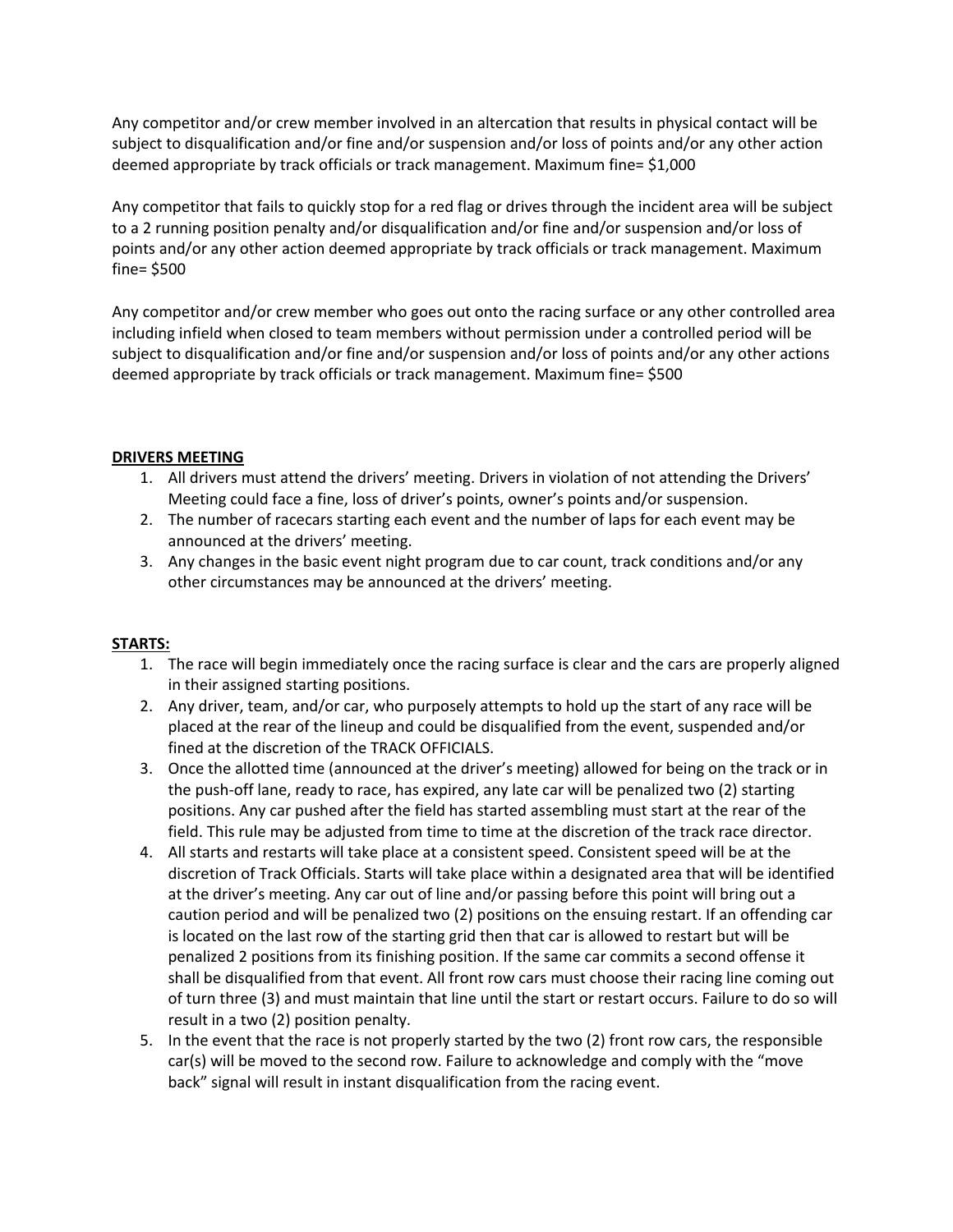6. Alternate starters for any race will not be permitted to start any race after the original start has taken place.

#### **Single File Restarts**

- 1. A restart cone will be placed on the front straightaway. Cars will assemble in a single file running order.
- 2. All cars must pass to the right of the restart cone(s) in a single file, nose-to tail manner.
- 3. If a car passes to the left of the restart cone, hits the cone, passes another car before reaching the cone, is not in a proper nose-to tail alignment and/or is guilty of an excessive gap between cars, then that car will be penalized two positions. Any car in the last 2 running positions of the restart that commits an offense will be allowed to restart but will be penalized 2 finishing positions. If there are multiple violations, the car may be disqualified from the event

Double-File Restarts:

- 1. Under yellow-flag conditions the field initially goes to a single-file grid. Once the running order has been established and the field is set the race leader will choose either the inside or outside lane. The field will then be signaled to realign double-file. The grid must remain double-file and nose to-tail until the race is started in the designated start area. The race leader sets the pace and is the control car. The race leader restarts the race. Once the leader starts the race it is started for the entire field. Passing and maneuvering throughout the field is allowed as soon as the race has started.
- 2. All restarts will be Double-File. Baps Motor Speedway Officials reserve the right to change and/or alter this rule, provided the competitors are given notice (in advance and/or over the oneway radio) due to any circumstance that require such a change and/or alteration.
- 3. If there is a yellow flag for a wreck/incident after a double file restart and the leader does not cross the line (score the lap) we will go with a single file restart.

#### **RACING**

- 1. Any car that does not race on the designated racing surface in order to better its position will be black flagged and penalized at the discretion of the TRACK Officials.
- 2. The maximum number of event laps will be stated by the Race Director during the driver's meeting but may change due to extenuating circumstances.
- 3. Cars and/or teams will not be permitted to be 'pushed-off' during any green flag conditions. An offending car will be automatically disqualified.
- 4. Any car that spins, is involved in an incident and/or has a problem, but does not bring out the yellow flag and/or create a caution period, will blend back into the field where the driver is able to do so. If there is a caution period the TRACK Officials will determine the placement of the car(s) involved. The placement of the car will be where the car blended back into the field.
- 5. At the discretion of the RACE TRACK Official any car that is involved in two (2) single car spins that are unaided may be disqualified from the event. If the car spins unaided for third time it will result in automatic disqualification from the rest of the night.
- 6. At the discretion of the TRACK Official any car that intentionally brings out a caution period will be disqualified from the event.
- 7. All races must be completed. This means if the yellow flag is displayed or caution lights illuminated prior to the leader receiving the checkered flag under the flagstand with timing & scoring, that race will be restarted and run the scheduled number of laps. Under certain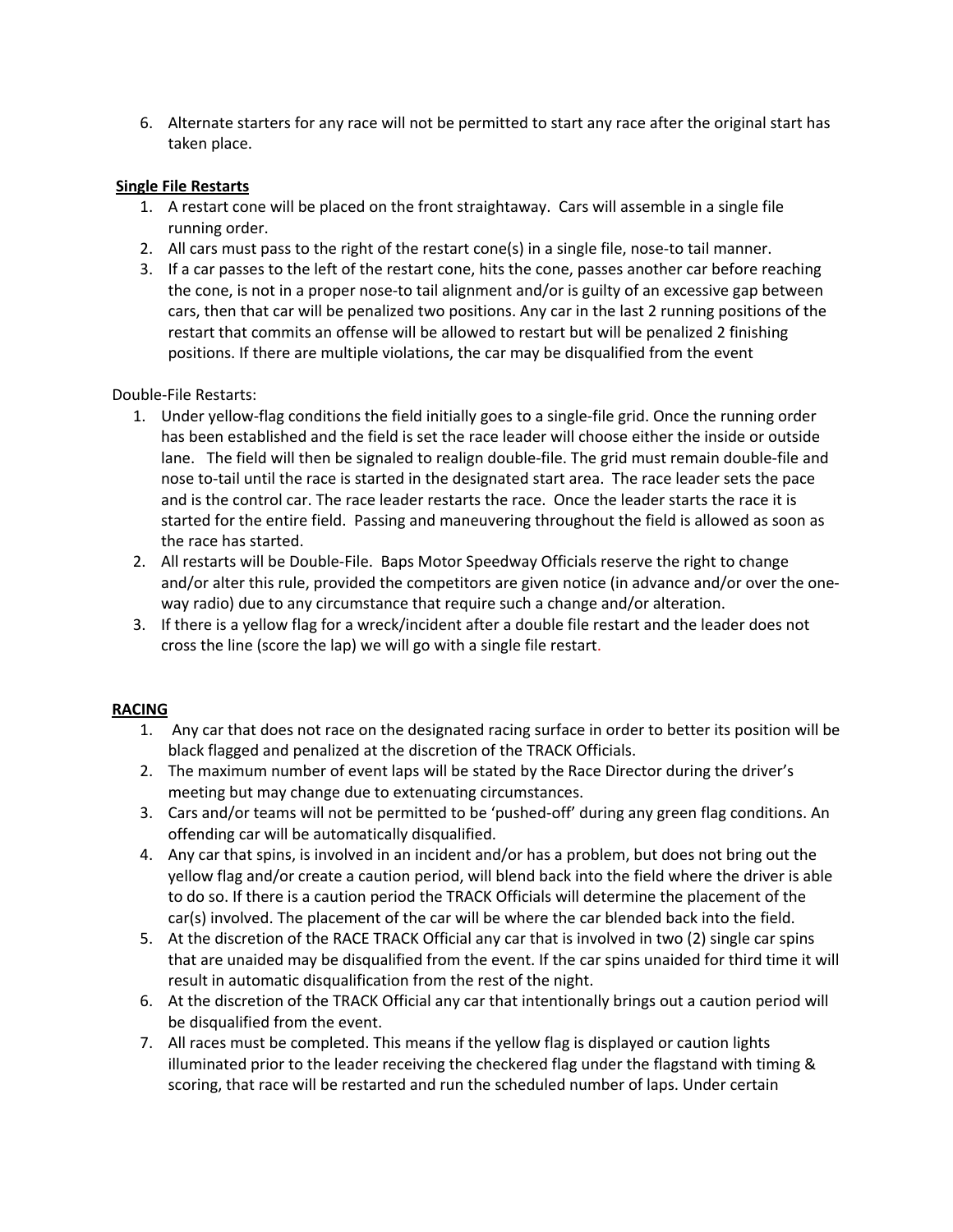conditions, at the discretion of TRACK Officials in the safety of the track may this change due to weather and or township rules.

- 8. If a race is red flagged due to weather conditions and cars are sent to the pits, then any and all work, including tire changes, is permitted.
- 9. Any cars that require a push start during a yellow caution period, will be considered involved in the incident which brought out the yellow flag and that car will have to restart at the rear of the field.
- 10. Any cars that stop, either on the racing surface and/or in the pit/designated work area, during a caution period will restart at the rear of the field.
- 11. The feature event will be considered a complete event when 50% of the scheduled or announced laps have been completed. E.I.R.I. (Except In Rare Instances)
- 12. Officials may complete an event, at any completed lap count, at their discretion, if a condition or circumstances create a reasonable inability to continue. The race will be considered complete unless announced otherwise.
- 13. If, when officials determine in their sole discretion that unforeseen circumstances prevent the completion of the advertised distance or make it impractical to continue or complete the Race within a reasonable time after it has been stopped, the Race will be considered officially completed as of the last lap completed by the leader prior to the Race halt. The finishing positions will be determined, as they would have held if the Race had been restarted

#### Red Flag:

- 1. All red flags are considered closed red flags unless Track Officials determines it needs to be an open red. In an open red flag, a work area may be designated on the racing surface. All cars will be moved to the designated work area on the racing surface before work begins.
- 2. When the red flag is displayed all cars on the racing surface and in the pit, areas must come to a complete stop in a controlled manner, while not stopping and/or driving through the area of the incident. Cars are not permitted to move for any reason unless instructed by Track Officials. Any car that moves during the red flag without permission will be penalized and/or parked.
- 3. At the discretion of Track Officials, a work area may be designated on the racing surface. All cars will be pushed to the designated work area on the racing surface before work begins.
- 4. During any red flag situation all drivers, unless involved in the incident must remain in their car unless otherwise instructed by Track Officials.
- 5. During any red flag, once the field is stopped, the race director may offer the opportunity for any car to pit by signaling to do so with instruction over the one-way radio. Any car that pits for service during the red flag period will surrender it's running position and have to restart at the rear of the field and/or if the race is cancelled due to inclement weather, the car will be scored behind those cars which did not pit.
- 6. If the race is red flagged due to inclement weather conditions, work and tire changes will be permitted.
- 7. CLOSED RED: The track will be closed. Crew members will not be permitted on the racetrack and/or to their race cars.
- 8. OPEN RED: The Race Director will determine when the track is open. Any repairs and/or adjustments, except changing a tire or wheel, can be made to the race car. When the Race Director determines that the racing may resume; an air horn designating the start of a 2-minute work period will be sounded. At one-minute remaining, the air horn will be sounded twice. At the end of the 2-minute period the horn will be sounded, officially ending the work period. Crews must be clear of their car when the 2-minute period has expired or be penalized 2 running positions. Last row cars violating this procedure will be penalized 2 positions from their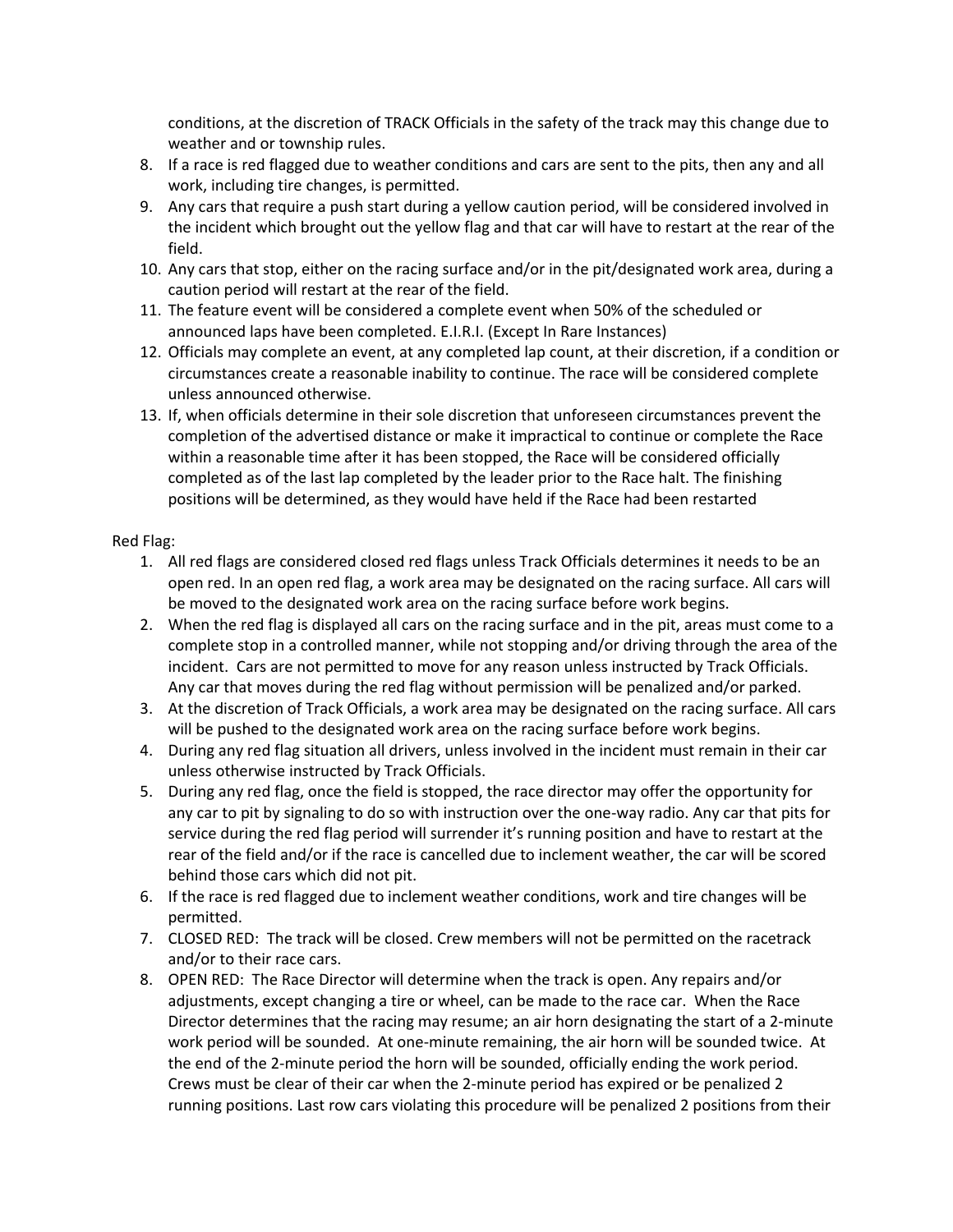finishing position. Any car still being worked on once the field has started assembling will be disqualified and not allowed to re-enter the race.

EQUIPMENT & APPAREL FOR ALL DRIVERS No express or implied warranty of safety shall result from publication of, or compliance with these rules and regulations. They are intended as a guide for the conduct of the sport and are in no way a guarantee against injury or death to participants, spectators or others. Whenever there is a conflict between a safety provision provided herein and any other rule, the safety provision shall take precedence.

1. HELMET: BAPS MOTOR SPEEDWAY requires that a driver must wear an automotive racing type helmet of current standards of SA2015 or SA2020 rating any time he/she is on the track for slow laps, practice or racing conditions. Drivers without a helmet meeting the BAPS MOTOR SPEEDWAY minimum Snell standards may not be permitted on the racetrack in a racecar.

A helmet is designed to absorb energy once. If a significant impact has occurred to the helmet, it is highly recommended that it be sent back to the manufacturer for evaluation. Helmets are subject to inspection at each event by the technical inspector or other BAPS MOTOR SPEEDWAY official. A full-face helmet is highly recommended. Eye protection is mandatory when an open face helmet is used.

Helmets with Radio Harnesses: Many drivers compete in other racing series' that permit the use of radios. If a driver should use that helmet to compete in an BAPS MOTOR SPEEDWAY event, he/she must duct tape the connector end to the back of their helmet. This is the only way in which this helmet will be permitted without actually removing the entire radio harness from the helmet.

2. FIRE SUITS: All drivers must wear an BAPS MOTOR SPEEDWAY - approved fire-retardant suit of Nomex or equivalent material any time they are on the track. A double layer or more is highly recommended. It is also recommended that a suit be kept free of grease, oil or other flammable substances. If the suit is two-piece, both the top and bottom must be worn at all times while operating a racecar (NO EXCEPTIONS!).

3. FIRE EXTINGUISHERS: An on-board fire extinguisher is highly recommended. If used, they must be securely fastened and within reach of the driver. It is also recommended to recharge the extinguisher at least once a year.

NECK COLLARS: All drivers under the age of 16 must wear a neck collar anytime he/she is on the track for slow laps, practice or racing conditions. Neck collars are highly recommended for all other drivers.

OTHER SUGGESTED EQUIPMENT / APPAREL: Some of these items are not required, but they are all highly recommended. 1) Flame retardant racing gloves, underwear, socks and shoes 2) Head sock (balaclava) and knee pads. 3) Steering wheel "nose pad" and roll bar padding. 4) Arm restraints and helmet restraint on the seat. 5) Safety wire on hood and trunk dzus buttons and other nuts and bolts throughout the car. 6) Interior door pads, tunnel pads and other upholstery.

#### **GENERAL RULES:**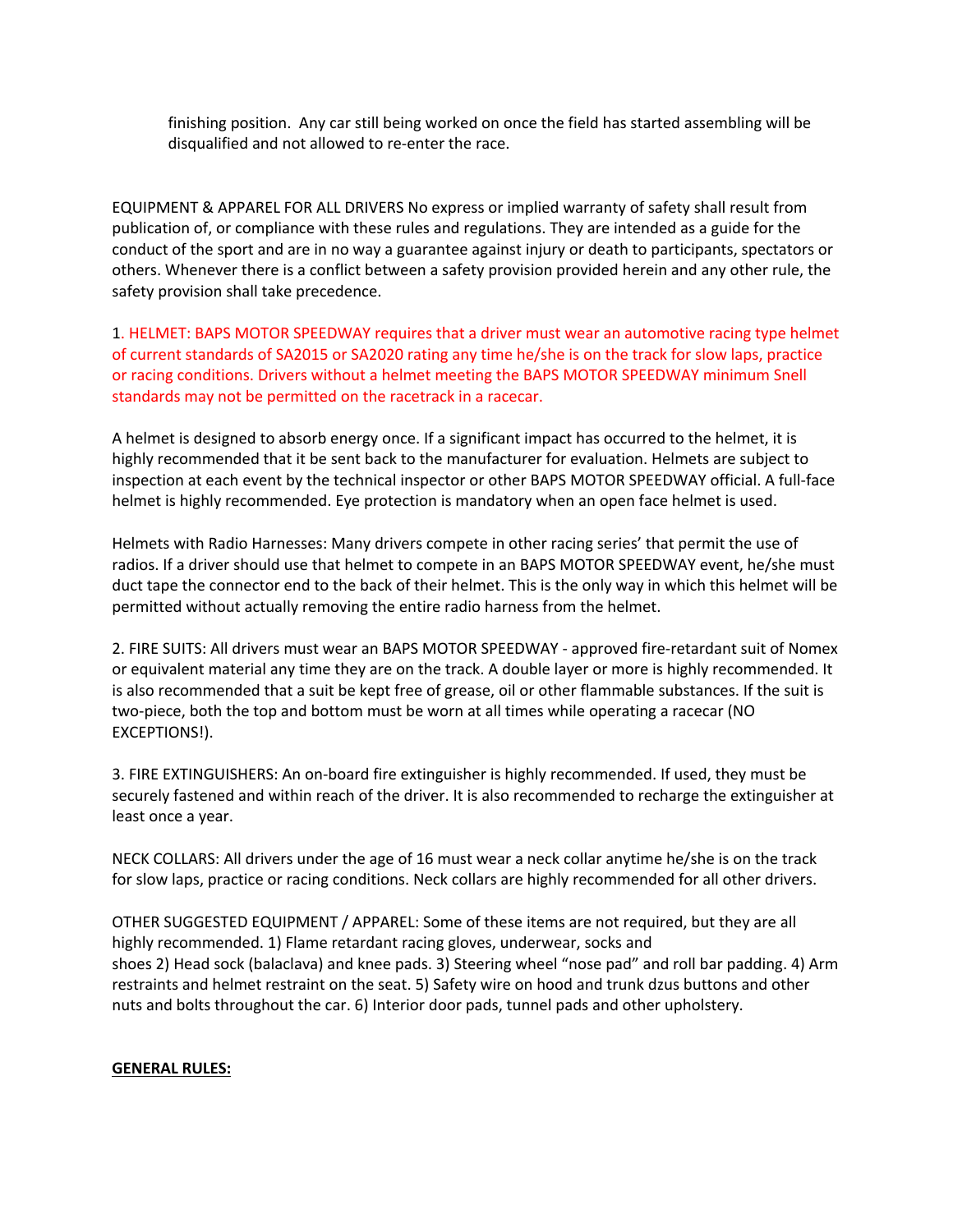- 1. Transponders must be located in front of the left rear axle above where the box tubing and cage meet.
- 2. Duplicate cars with the same numbers will require a letter next to the number on both side boards. That letter will need to be big enough for the scorers & track officials to score. Failure to do so will result in that car not being scored for that said event.
- 3. Driver driveline protection should include items such as driveline hoops, driveline web slings, butler bags or other device for foot and lower leg protection at the torque ball. Starting 2022 it will be mandatory for all cars to have protection equipment around the torque ball on driveline.
- 4. No Carbon Fiber or Titanium drivelines are allowed. Driveline disassembled may be required.
- 5. Quick change rears optional with steel axle or Winters aluminum spec rear axle. Sprint Car aluminum rear axles optional with a maximum tube opening of 1.90 inches. Knock offs optional.
- 6. All cars must be equipped with an approved type of quick release safety belt, shoulder harness and anti-sub belt. All safety belts must be anchored to the frame. Shoulder harness must be fastened to the bracing bars and loop over a bar at shoulder height. a) Racing Harness: All cars must have a BAPS MOTOR SPEEDWAY -approved type of five-(5) point racing harness (minimum 2" wide) that is equipped with a quick release buckle unless otherwise designated. Be sure to regularly check your racing belts for damage such as fraying, tearing, etc. If this should occur, the belts should be replaced immediately. BAPS MOTOR SPEEDWAY endorses the belt manufacturer's recommendation that the belts be changed two (2) years after the date stamped on the SFI tag regardless of the number of times the car has been raced. The racing belts are similar to a helmet, in that they are designed for protection in only one major impact. If you have had a significant incident, the manufacturer strongly recommends immediate replacement of the belts. Also, make absolutely sure that your five-point racing harness is totally secured and that you have pulled the straps as tight as possible anytime you drive the car.

B) 3-inch harness recommended, 2-inch dog bone style with a Hans device is acceptable.

- 7. Brakes- Brakes must be in good working condition at all times including in the pit area and on racing surface. Inboard rear brake is legal, steel rotor only no titanium rotor or hub. Left rear or right rear brake optional. Dual piston calipers on any rear brake. Front brakes may be single piston calibers with aluminum rotors allowed. No titanium or carbon fiber rotors allowed.
- 8. The steering must be safe and meet approval of technical committee. Power steering is allowed. No adjustable wing ram that is controlled by power steering is permitted. Knee protection mandatory, aluminum wrap around style with padding recommended. Steel rod ends required on drag link. Tethers are mandatory.
- 9. Recommend minimum 1/8-inch floor pan, preferably steel; or reinforce existing aluminum pans with a second layer.
- 10. Drivers should wear fire retardant driver's uniforms and gloves plus arm restraints at all times when they are in the car on the track. High back seats recommended.
- 11. Rock screens are mandatory. Recommend 2-inch square rock guard with side wings.
- 12. NO electronic bleeders allowed at any time.
- 13. No driver adjustable shocks. No thru rod shocks or electric shocks are allowed at any time.
- 14. Flashlights, glow sticks, anything electrical and/or two-way radio or remote controlled communication or any electronic communication with drivers will not be permitted.
- 15. Highly recommended that race cars have on board fire extinguishers or suppression systems.
- 16. Highly recommended that all race car trailers have fire extinguishers located at an easily accessible location.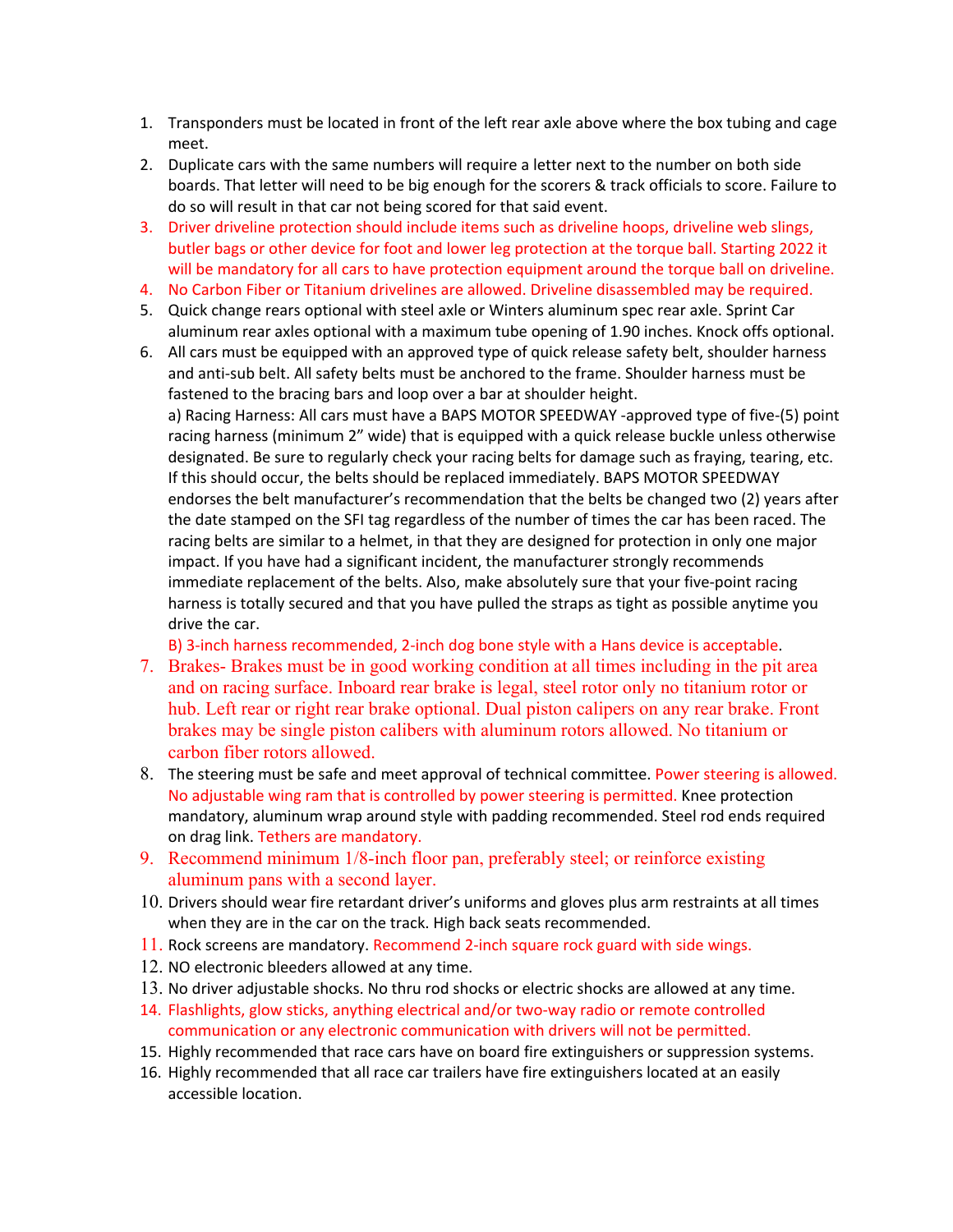- 17. NO CARBON FIBER parts including torque tubes, brake rotors, radius rods, steering components and/or driveline will be allowed.
- 18. WHEELS
- Maximum wheel width of 18 inches excluding bead lock. Steel and/or aluminum wheels permitted. No plastic or carbon fiber wheels
- Both 3 and 5 mounting point wheel covers will be allowed for competition under the following conditions.
- Starting with the 2019 racing season wheel covers having a minimum of 5 attachment points may continue to use dzus fasteners. Said dzus fasteners must be made of steel only.
- Wheel covers having 3 attachments points must be bolted on at all 3 points utilizing a minimum 5/16", flanged steel bolts and an approved fastening (nut assembly) system.
- No titanium wheel covers will be allowed.

19. SEATS:

 Aluminum and/or carbon fiber seats will be permitted. All seats must be mounted to the frame as required by the seat and chassis manufacturer. All seats must be installed and used in accordance with the manufacture instructions. We recommended the following SFI 39.2 specifications.

Only the following seats have currently been approved for competition.

- Butlerbuilt- Advantage EZ series BBP-1308-02 ProSprint
- The Joie of Seating-SPR01, full custom, DL-SS-2014 Sprint Custom
- Richardson-R39, R39 Deluxe
- Fiberworks-SCS
- Kirkey- 69, 69 sprint, 79, 79 sprint
- Ultrashield- VS halo-72000, 720000, 75000 and 8000 series
- race tech sprint

 The drivers left side head rest/helmet surround must extend at least 4" inches forward from the back of the headrest (where the helmet contacts the back of the headrest.) All areas surrounding the head should have padding.

# CHASSIS SPECIFICATIONS:

- 1. Roll bars: Suggested material: 4130 normalized
- 2. Top rails: 1 ½ x .095
- 3. Bottom rails: 1 3/8 x .095 or 1 ½ x .083
- 4. Roll cage upright: 1 3/8 x .083
- 5. Cage top cross members: 1 ½ x .095
- 6. Upper rails 1 3/8 x .083
- 7. Engine can be no closer to the center of rear axle then 44.5 inches.
- 8. Any questions call before you build or buy.

#### Side & top cockpit intrusion safety bars:

Highly recommended that frames have side & top intrusion safety bars. Top intrusion bars would be "halo" style. Side intrusion bars would be the "eagle style" kick out vertical or horizontal bars. Recommended side vertical bars intersect cage top rail 18-22 inches back of front upright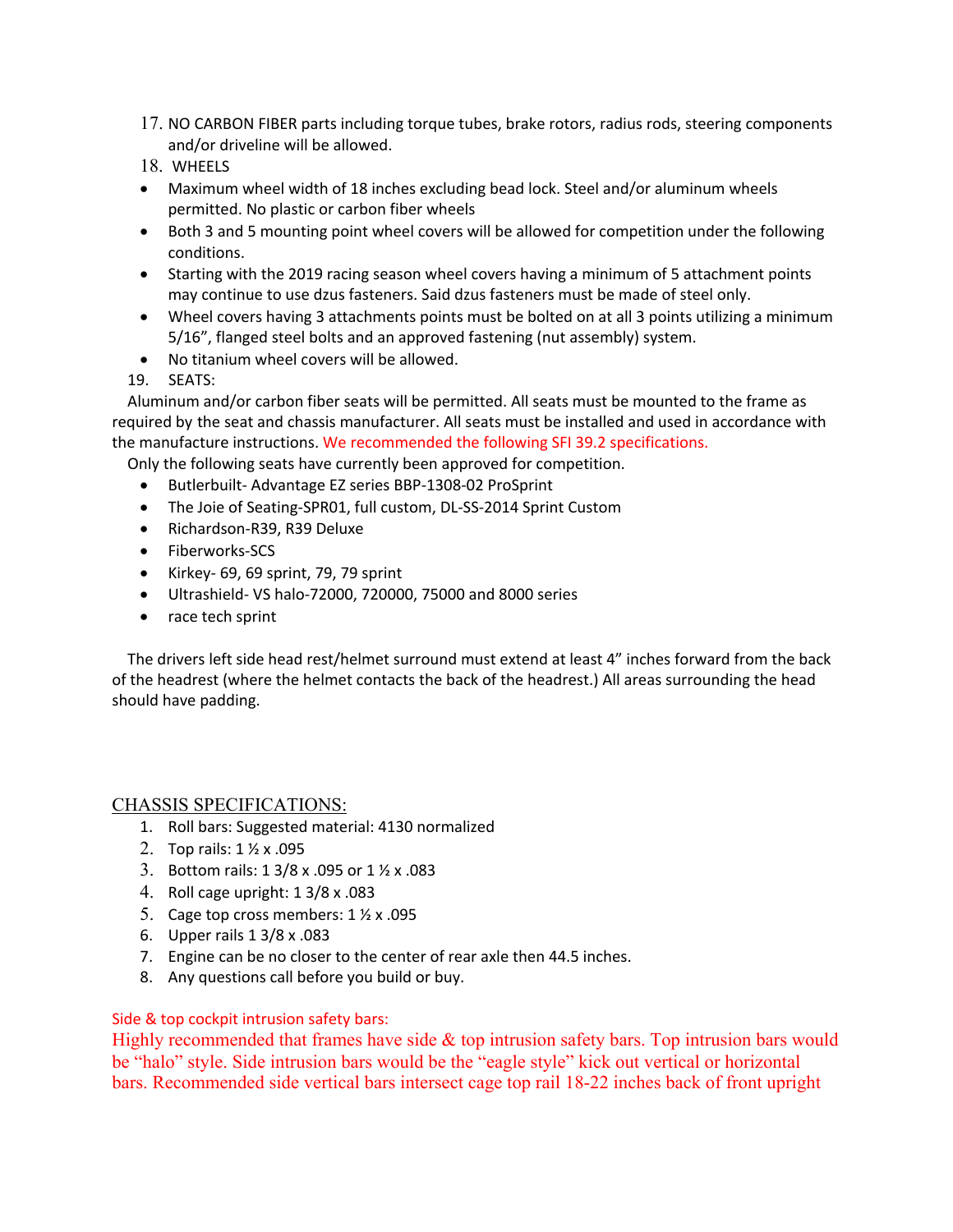and co-incide with a halo if installed. Recommended minimum thickness 1 1/14 by 0.83 for vertical intrusion and halo bars, sissy bars should be a minimum of 1 inch by 0.95 wall.

- Frame rails must be 2x4 inch rectangular tubing with a min wall thickness of .083. Box tubing must tie into rear roll cage and extend from rear of cage towards the front of chassis and be a min of 58" in length at the shortest point. Box tubing must have a min of 30 inches outside at the rear where it meets the roll bar.
- Tech officials have the option to disallow any car repaired in an unsafe manor.
- The wheelbase may not be less than 90 inches on the left side.
- Weight jacks permitted.
- Drag links must be made of 4130 steel a minimum of one (1) inch in diameter and a minimum material thickness of .058 inches. Tie Rod and Left Front Radius Rod must be 4130 steel with magnetic steel rod ends. Swaging of the tubing for Tie Rod and Drag Link will not be permitted. The drag links must be tethered to the frame with a minimum of one (1) inch nylon webbing.
- Hollow and/or drilled bolts, fasteners, and/or heim joints (rod ends) will not be permitted.
- Front axles must be made of steel only. The minimum front axle size will be 2 3/8- inch diameter x .095-inch material thickness or 2 ¼-inch diameter x .120-inch material thickness.
- NERF BARS: -Titanium nerf bars and/or rear bumpers will not be permitted. Nerf bars and rear bumpers must be made from magnetic steel and/or stainless steel. The bumpers must be a minimum of one (1) inch in diameter and have a minimum material thickness of .065 inches. The nerf bars must not extend past the outside edges of tires.

Left & Right side nerf bars & front/rear bumper.

- A) All left and right side nerf bars must attach to the chassis at 3 points. Two-point side nerf hoops will no longer be allowed.
- B) The front bumper must not extend more than eight (8) inches from the frame and or the measurement from the center of the front axle to the front of the font bumper must not exceed 23.5 inches.
- C) It is highly recommended that a rear "basket" style rear bumper is run on the race car.
- D) Must be mounted with nuts and bolts.
- Torsion arm stops will be mandatory on both sides of the front & rear torsion bars. The retainer may be of the rod-type with a securing cap or insert with an expanding mandrel and/or any other approved torsion arm stop design. Torsion arm stops must be installed and used in accordance with the manufacturer's instructions.

The following torsion bar stops have been approved for competition.

- Moose Block 1200 retainer kit
- All Star Performance all star 10730 retainer
- Maring safety retainer
- butlerbuilt mandrel
- KKR grove and clip
- Kaeding clip
- All thread
- DMI-T-REX (torsion retainer express system)
- Schroeder Part Number: "bars" (for Schroeder bars with relief ends)
- Schroeder Part Number: "rwlar" (wedge lock)
- The approved torsion arm stop may be revised time to time with additional approvals and/or other changes to approved list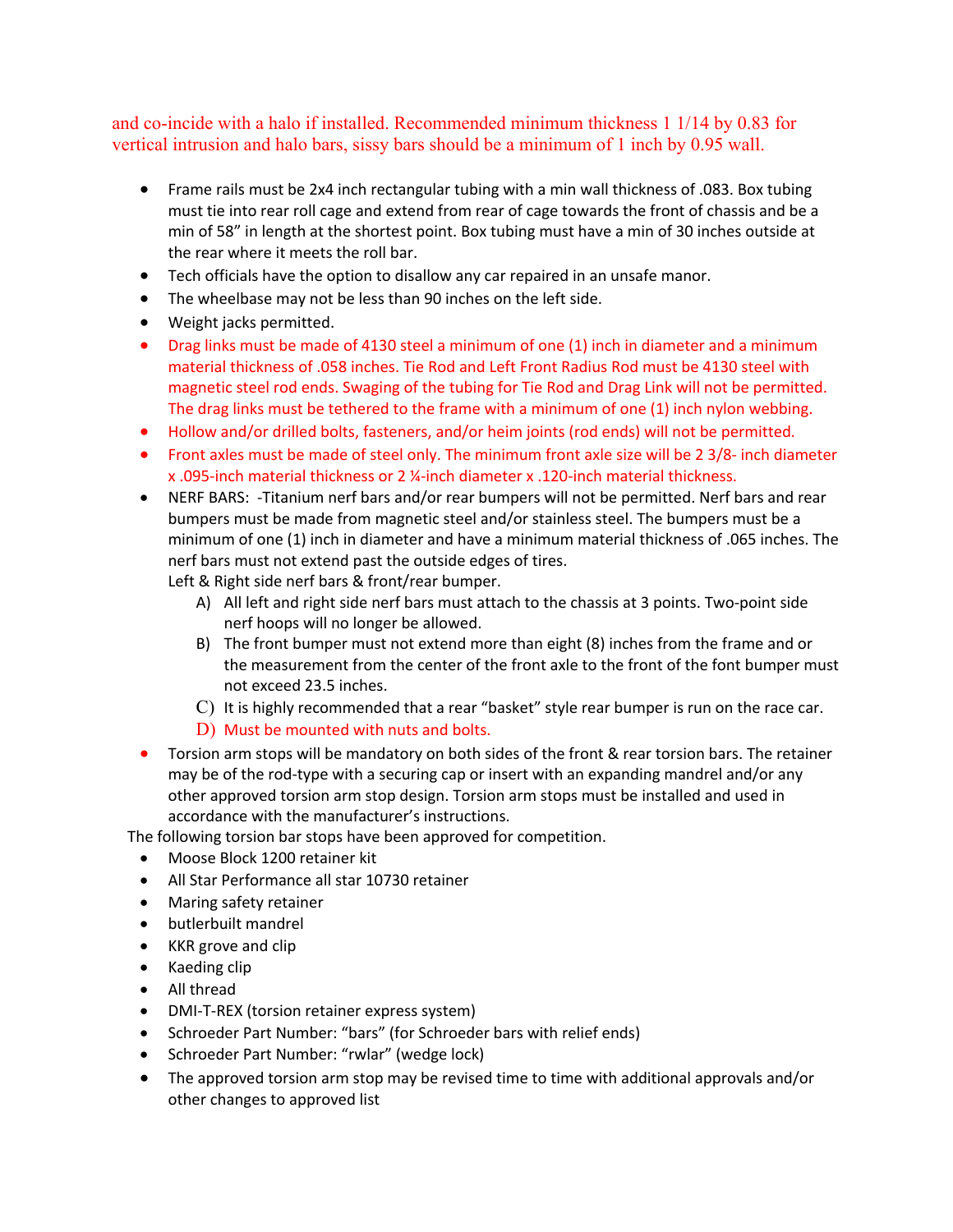#### BODY RULES:

- Only standard type Sprint Car bodies, tails and hoods will be permitted.
- Sheet metal hoods are at tech official's discretion.
- Side foils, rudders and/or panels that extend beyond the rear of the cage support bars will not be permitted.
- Nose pieces and/or the top portions of the hood must not extend forward of the leading edge of the front torsion tube or similar position on a coil-over car. Torsion tubes must be positioned in what is considered a conventional location. The hood side paneling or other side body pieces must not extend forward of and/or below the front axle.
- Sunshields that restrict the driver's vision at the discretion of officials.
- Wedges and/or foils underneath the racecar will not be permitted.
- Pieces that are added to the basic frame to resemble, imitate and/or be specifically designed to deflect, trap and/or form a pattern for air to travel in a directed manner, except for those used to cool and/or protect the engine and the brake system will not be permitted.
- Mirrors of any kind, whether attached to the racecar and/or the driver will not be permitted.
- The drivers right-side opening must be minimum 10-inch vertical opening at any point and a minimum 21-inch horizontal opening at any point.

#### **WING RULES**

- 1. Wing must meet approval of tech committee ~ NO FRONT WING
- 2. TOP WING- Center foil maximum size 16 square feet. Center foil must be square or rectangular in shape with all 4 corners set at 90-degree angles with no variance or "cut-outs" allowed. Center foil top may be dished not to exceed 2 1/2 inches at any point when measured from the top of the center foil's leading edge to the bottom of wicker bills leading edge.
- Center foil shall be fully sheathed in aluminum. Vent holes, dimples, ridges, etc. are strictly prohibited anywhere on the wing.
- Bi-wings are prohibited
- Side panel must cover wing core.
- Single plane wings only
- Maximum 2" removable wicker bill may be mounted on the rear edge of the center foil. Wicker bill must be 90 degrees to the top of the center foil. Maximum dimension of wicker bill may change periodically.
- wing may not be adjusted in any way while car is in competition.
- No foils or rutters will be permitted anywhere on the top wing.
- Wing may not extend beyond outside edge of rear tires. Top wing front posts may not be more than 15 inches off roll cage, NO TOLERANCE.

#### **SIDE BOARDS-**

- A. Top wing side boards maximum size, 70 inches long and 30 inches tall with a 1/2 inch tolerance. The top 2/3's of each top wing side panel shall consist of only 2 corners. Each corner shall be set at a 90 degree angle with no variance.
- B. Panels must be of one-piece construction.
- C. Panels must be fabricated flat so as to have no turnouts or flaps made of more than 2 inches of material on the front or rear of panel and no more then 1 1/4 inches on the top or bottom.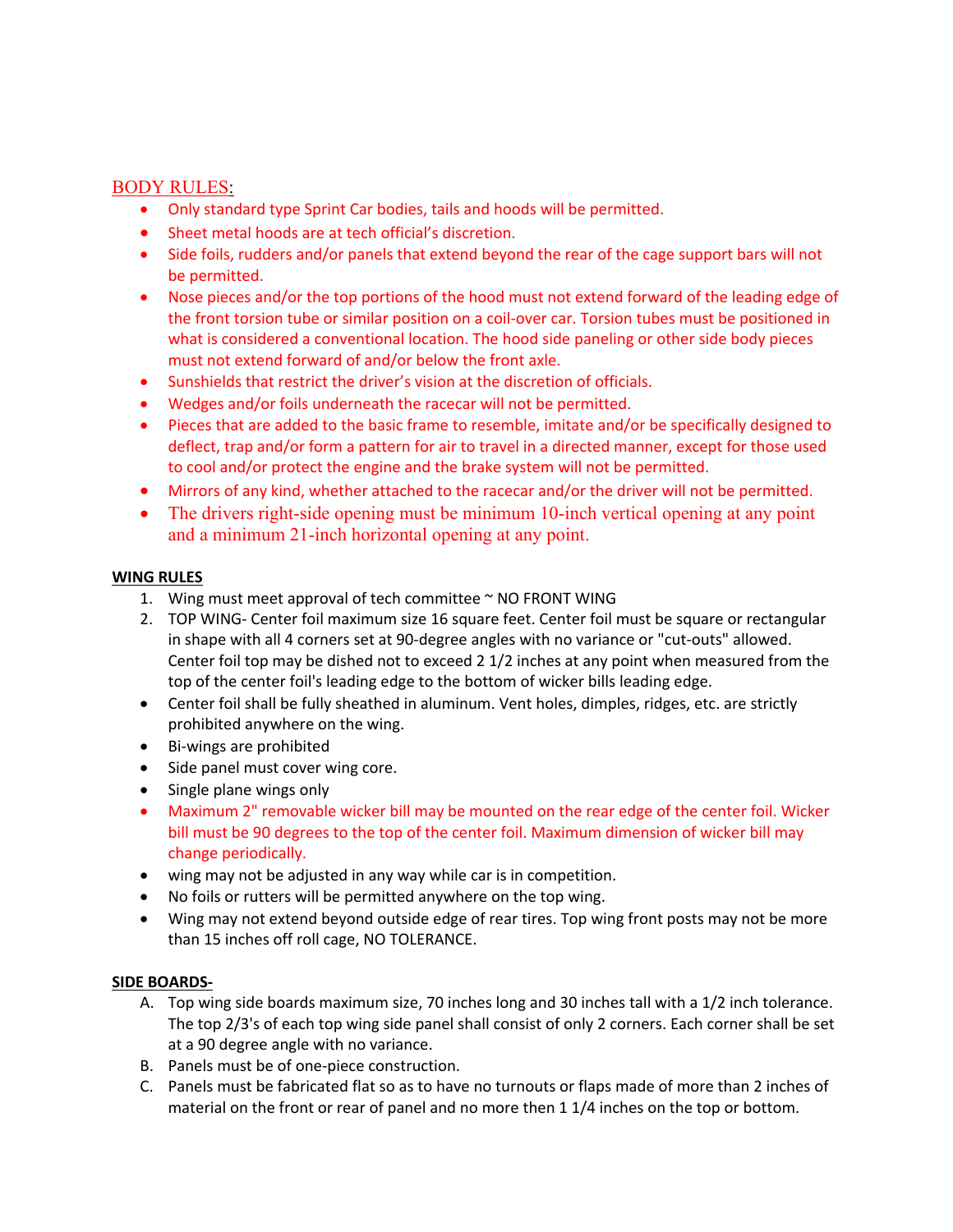- D. Side panels may not extend more then 3 1/2 inches in front or rear of wing core, with a 1/4 inch tolerance.
- E. Lower front corners of side panels may not impair driver's vision.

# WEIGHING/SCALES

- All cars will weigh as directed by announcement, radio message or posted at the designated line up board. All cars must weigh in immediately following their Races as directed. Any detour, redirection, mud puddle meandering, may result in disqualification or penalty
- The winner must weigh prior to any Winner's Circle Interview or Presentation.
- Any detour to the scale, may result in loss of finish position or time. Should any car stop on the way to the Scales and be touched by anyone other than a Race Official, the Driver may be disqualified. Any car not meeting the minimum weight, after the designated event will lose its time, and/or finishing position from that event.
- The scales used for the event, provided by the series or the track, will be considered the official scales for the event.
- Scales will be available for any team to verify its car weight as determined by the official scales for that event.
- The number of cars to be scaled nightly will be announced at the drivers meeting, on the pit board and/or instructed via the driver's one-way radio.
- At the scales, the car must present themselves directly on to the scales. The figure shown is the official weight for that car.
- Officials will allow a car to re-scale two times by pulling off scale and pulling back on. Reading of the third attempt will become the entered weight.
- If, at the scales, the car fails to meet the minimum weight, the following penalties apply:
	- $\circ$  Time Trials: The car forfeits the earned time trial and must start last in a heat race.
	- $\circ$  Heat Race: Car is disqualified for that event but remains eligible for the next qualifying race.
	- $\circ$  Preliminary Mains, LCS and Feature: Car and Driver will be scored in the last finishing position of the race.
- 1O. Total weight of car and driver may not be less than 1725 pounds.

# FUEL:

- Fuel additives, including but not limited to nitro, nitro methane and/or nitrous oxide injection will not be permitted. Pure methanol and/or other approved fuels will be permitted. Fuel samples may be taken from time-to-time for inspection and analysis.
- The same fuel cell/tank must be used in the same car for the entire race program. The fuel cell/tank may be changed at the discretion of the tech officials and management if the cell/tank has been contaminated and/or physically damaged for any unforeseen reason.
- A fuel cell with bladder will be the only type fuel cells permitted. The fuel cell must be of onepiece construction of cross-link polyethylene plastic. Alterations and modifications will not be permitted
- All cars must have a fuel shut off valve within easy access of the driver and must be clearly marked.
- ANY AND ALL FUEL THAT TESTS CLOUDLY AND DOES NOT SMELL PROPER WILL BE DEEMED ILLEGAL AND NOT PERMITTED TO RUN! THE BASE FUEL USED FOR OUT TESTING WILL BE THE TRACK FUEL. **NO EXCEPTIONS**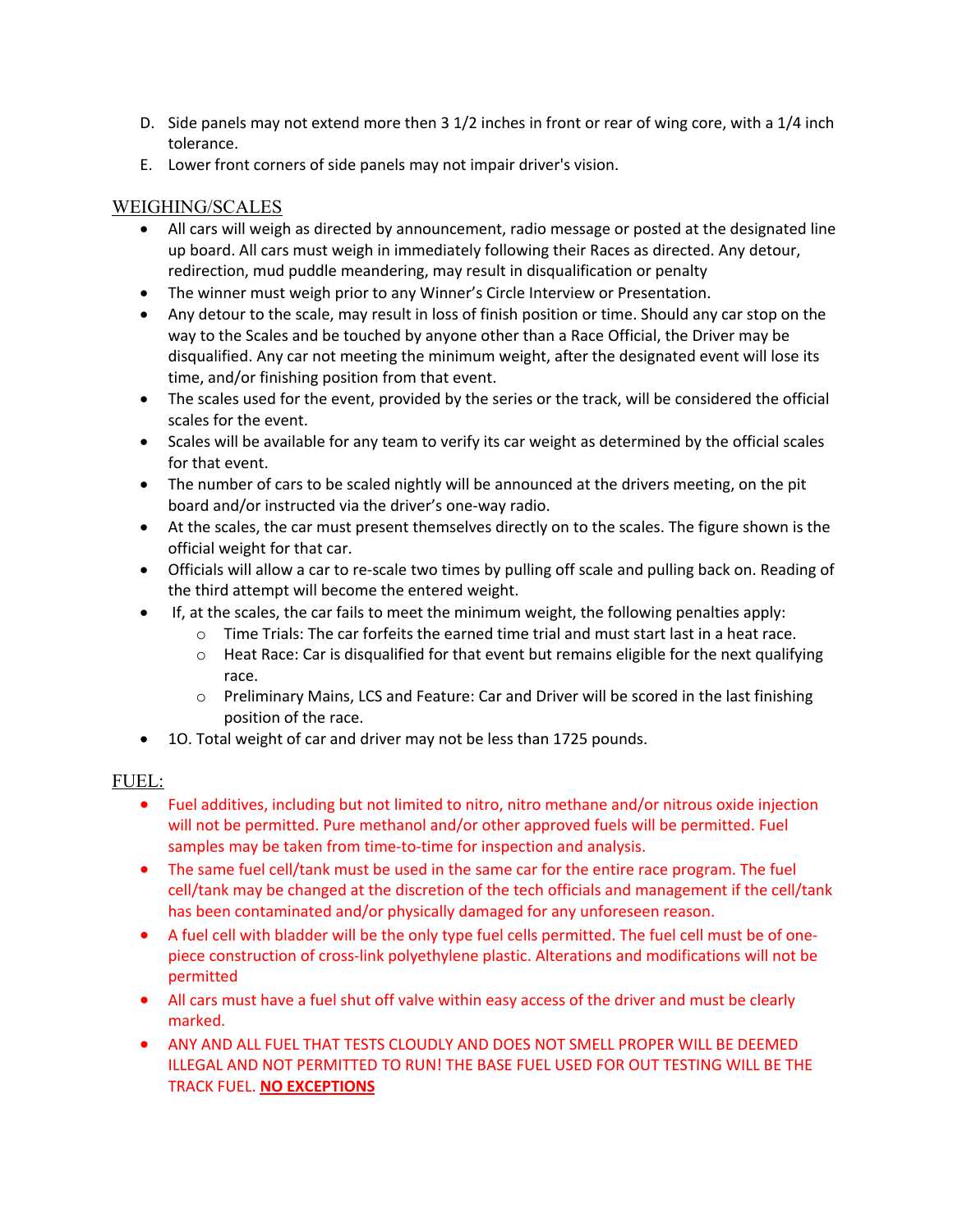# TRACTION CONTROL DEVICES:

- 1. Traction control devices of any type are not permitted at any time, during any event.
- 2. From time-to-time random inspections will occur and various components may be impounded for further analysis and inspection including, but not limited to ignition systems, ignition boxes, wiring looms and/or tachometers.

# **ENGINES**

#### **ALL ENGINES UP TO 320 CUBIC INCHES**

- 1. Engines limited to 320 cubic inches.
- 2. No aluminum engine block or heads. Main bearing caps must be iron or steel.
- 3. No roller tappet cams
- 4. Any piston, any valve, any steel crank, and steel rod.
- 5. Stock dimension factory and aftermarket head and blocks.
- 6. All engines must have a 3/4-inch inspection hole on either side of the oil pan but must align with one of the main journals and must allow access by magnet or bore scope camera to the main rod/journal area without interference of windage tray or 2x4 frame rails. If not, oil pan must be removed for inspection at the track's tech facility.

#### **OVER 320 CUBIC INCHES:**

- 1. Block must be a standard production block or approved stock dimension aftermarket block that was under 362 cubic inches originally. No aluminum blocks. Chevy bow-tie block and Ford SVO19blocks permitted.
- 2. Crankshafts must be factory production or stock dimension aftermarket cast iron or steel crank. Stroke must remain stock. Crank may be turned a maximum of .040 under. Chevy stroke of 3.480, Ford stroke of 3.50 and MOPAR stroke of 3.31 or 3.45. No swapping of cranks. Ford SVO crank with part number M6303-H351 permitted. MOPAR high performance crank with part number P4120312 permitted. All cranks must be a minimum of 46 pounds in weight.
- 3. RODS A production rod from a V-8 engine under 362 cubic inches. Modification of rod length prohibited. Rods, block and crank to be used in the same combination that factory originally manufactured. Any stock dimension steel rod (No titanium) may be substituted. Stock dimension includes length, wrist pin location and journal size. Approved aftermarket rod must be in factory condition, no polishing or reworking. No addition or removal of metal other than normal balancing. 6-inch rods permitted in all motors.
- 4. All engines must have a 3/4-inch inspection hole on either side of the oil pan but must align with one of the main journals and must allow access by magnet or bore scope camera to the main rod/journal area without interference of windage tray or 2x4 frame rails. If not, oil pan must be removed for inspection at the track's tech facility.
- 5. Flat top pistons only. Zero deck, piston may not be above the deck of the block.
- 6. Any cast Iron/steel cylinder head that meets the following parameters:
- 7. No aluminum cylinder heads.
- 8. 60cc minimum combustion chamber volume.
- 9. 225 cc maximum intake runner volume, no raised runners from factory stock runner floor.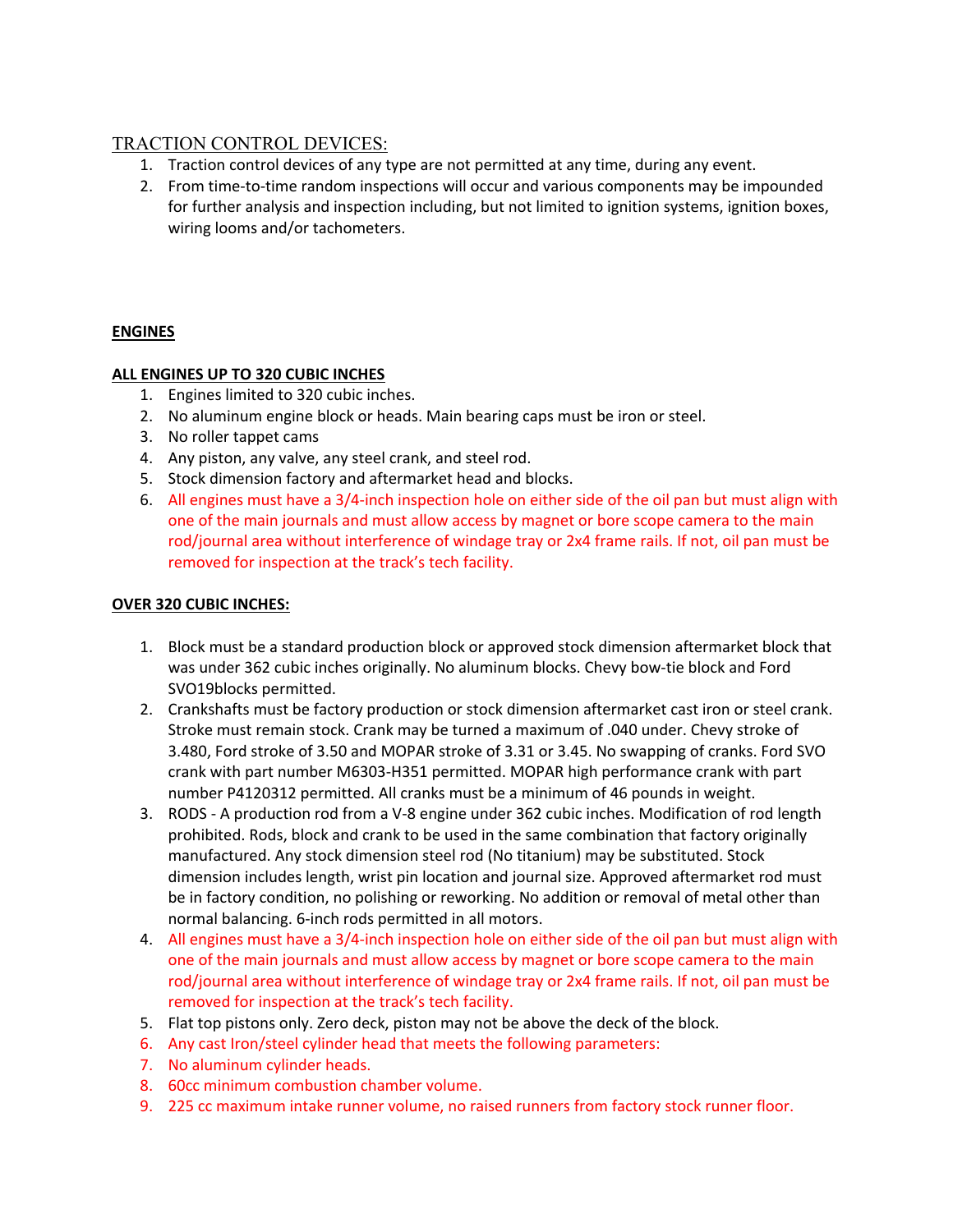- 10. No porting or polishing of runners or combustion chamber, machine or chemical, except for  $\frac{3}{4}$ " to match intake ports.
- 11. No spread port exhaust configuration.
- 12. Maximum 2.08" intake valves: maximum 1.625" exhaust valves; only valves with 11/32" minimum valve stem.
- 13. Factory stock valve angles; chevy 23 degrees, Ford 20 degrees; 1 degree tolerance.
- 14. No titanium valves steal or stainless steel only; No titanium valve springs; any retainer/keeper may be used.
- 15. No relocation of rocker arm studs from factory stock; factory stock valve guide angle only, no relocation.
- 16. Clean up of valve bowl to maximum 80 degrees is permitted.
- 17. Screw in 7/16" studs are permitted.
- 18. Roller rocker arms are permitted; shaft rockers permitted.
- 19. Angle milling is permitted.
- 20. Sparks plugs may be straight or angled.
- 21. Casting and part number identifications must be retained.
- 22. No Milling or machining for weight reduction.
- 23. Raised calve covers rails are permitted.
- 24. No restrictions on valve seats, valve guides, or spring seats.
- 25. Production valve or production replacement, steel or stainless steel only. Any spring, any retainer permitted. Roller rockers permitted. Stock valve guide angle. No relocating valves. (No Titanium except for valve springs, retainers & locks, Any Steel/SS Valve with 11/32" min valve stem. Max 2.08" Intake and 1.625" Exhaust. Stock valve guide angle no relocating valve guides.
- 26. Flat tappet cams only.
- 27. No mushroom or roller cams
- 28. Block must be cast iron. All factory identification numbers and/or part numbers must remain on block, crank and heads. Main bearing cap must be iron or steel.

#### **General Specifications ––**

- 1. Maximum of four barrels of carburetion. Single carburetor only. No super chargers, fuel injection or turbo chargers.
- 2. Two throttle return springs are required with one located for the throttle pedal and one located at the carburetor linkage.
- 3. Any approved intake other than a smoke ram or tunnel ram. Intake height to be a maximum of 8.5 inches. measured from the top of the carburetor bowl using a straight edge from the bowl to the #3 or #4 runner at the head juncture.
- 4. Balance assemblies optional,
- 5. All cars must be self-starting for the feature, clutch optional. No automatic transmission. Stock configuration clutch must have a full scatter shield of at least 1/4-inch-thick steel or an approved bell housing. Configuration running a flex plate only are permitted to utilize an aluminum housing.
- 6. Fuel Methanol only according to Federal Standards of Purity, Grade A or AA. No additives of any kind including top lube.
- 7. No electric fuel pumps or pressurized fuel systems
- 8. Gear drive units permitted. No externally adjustable cam timing device.
- 9. Any battery ignition. No magneto. No computer operated or controlled parts. No traction control devices. Gel filled battery recommended.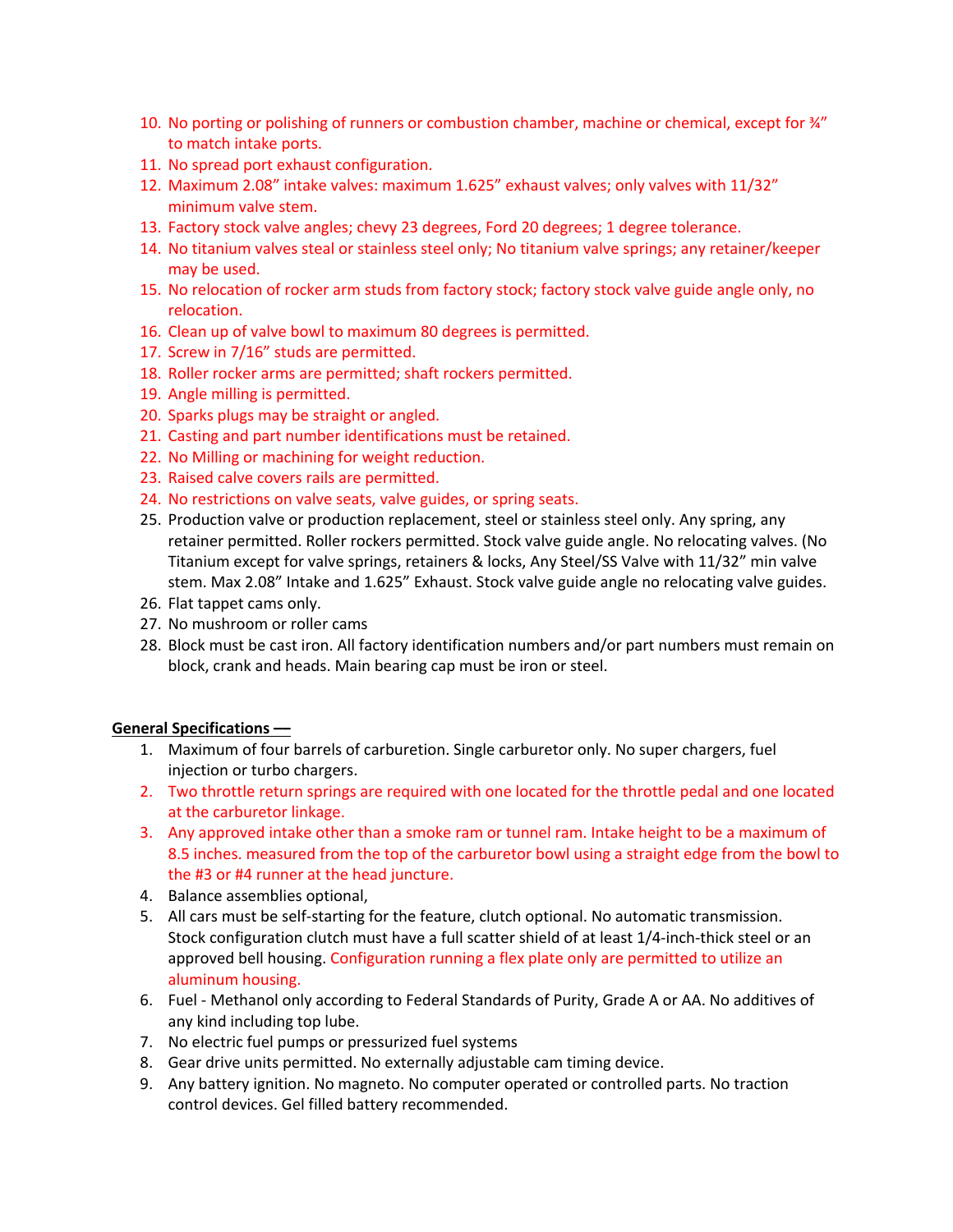- 10. Becoming effective in 2022, the following ignition boxes will not be permitted for use.
	- a) MSD 6530
	- b) MSD 65303
	- c) MSD DIGITAL PROGRAMMABLE 6AL-2
	- d) FAST IGNITION 307222
	- e) Any device that changes or has the ability to change the ignition advance is not permitted.
- 11. No needle bearing cam, crank or rod bearings permitted.
- 12. Any car using an engine block and/or cylinder heads that are visibly cut, ground or machined externally for the purpose of weight reduction must add 25 pounds to the car from the center line of the engine forward. Weight must be securely fastened but must be able to be removed to verify weight.

#### BACK UP CAR:

A back up car may be introduced at any time between hot laps and the start of the A-feature due to the original car not operating properly and/or from extensive damage. Such determination will be the sole discretion of the track officials. Once a car has been withdrawn from an event, that car will not be allowed to be resubmitted to competition during that event. A backup car may be obtained from any source and does not have to be part of a team's original equipment.

 -If a driver is qualified for the feature and goes to a backup car. that driver will start last in feature. -Back up car must be qualified also.

#### **TIRES:**

All 4 Corner Hoosier tires Mandatory: 15.0/90-15 H12 15.0/92-15 H12 15.0/94-15 H12 and H15 15.0/95-15 H12 and H15 15.0/96-15 H12 and H15 105/16.0-15 H15 and MEDIUM

No alteration of tires, by chemical or other means, with the intention of changing the compound/durometer of the tire to gain a competitive advantage is prohibited. Samples may be acquired at any time to be sent to a laboratory for comparison to the specified legal tires for the division.

#### **Handicapping**

#### Heat Races:

A) First 3 races of the season will be open draw for all drivers except 2022 rookie drivers. Any driver that does not enter at least 1 of the first 3 races must start at the rear of a heat race for 1 week. B) From race #4 and to seasons end all heat races will lineup by Season Points. Rookie drivers who raced in the first 3 races will be evaluated by track officials to determine if they may lineup by points. Any new rookies after the first 3 races must start at the rear for 2 weeks, so track officials may evaluate their status for future races.

C)All heat races will be 8 laps.

#### Consi Races:

A) Consi race will be lined up heads up from heat race finish.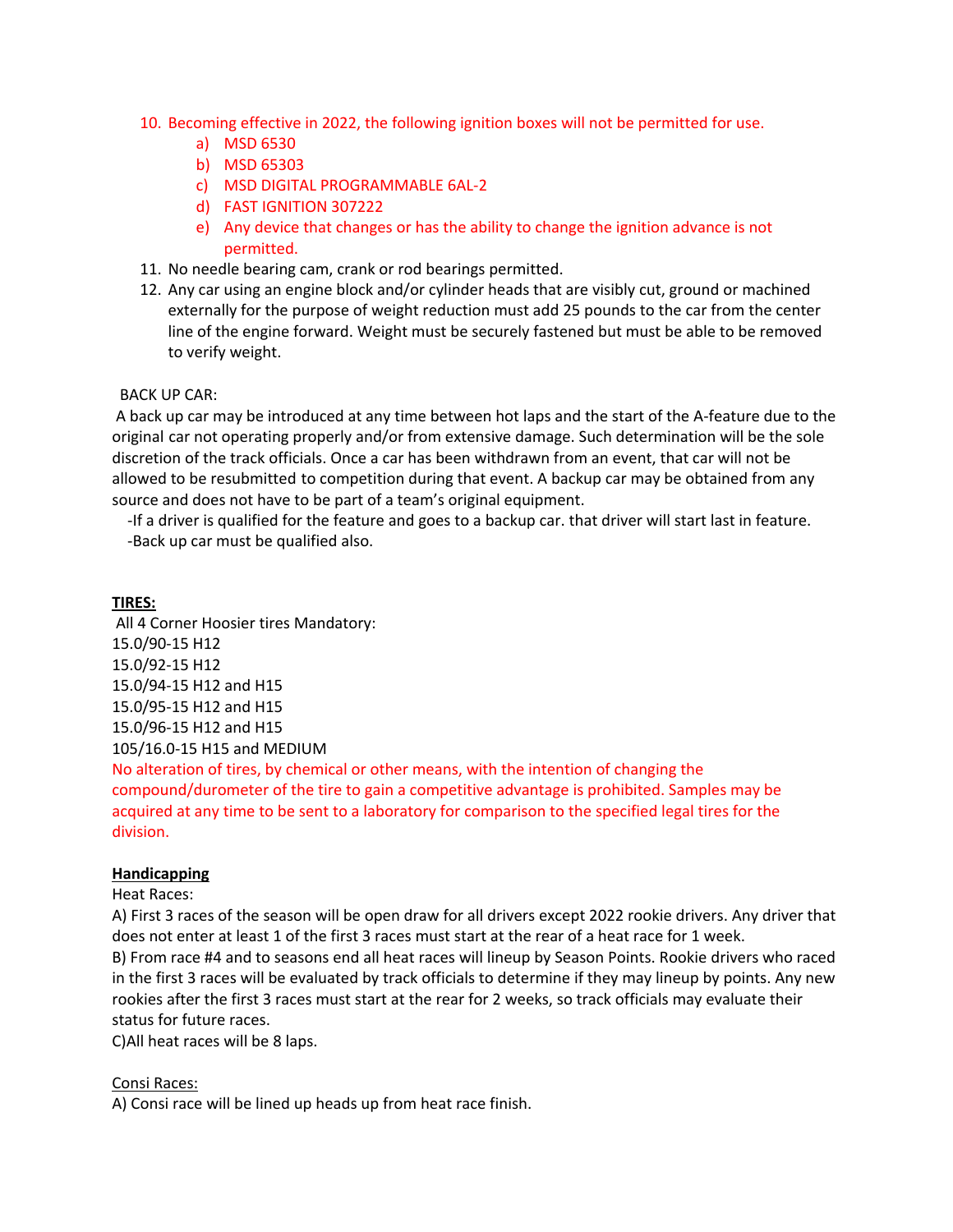B) Consi race will be 8 laps (Over 10 Cars in this Consi it goes to 10 Laps)

C) Consi cars will line up at the tail of the feature.

Feature Race:

A) The first 3 races of the season the top 12 qualifiers from the heat races will redraw for top 12 starting Spots.

B) Starting week 4 the top 12 qualifiers from the heat races will line up for feature by driver's season points NO GHOST POINTS.

C) Starting week 4 the feature winner from the week before may start feature no better than 12th. ALL PREVIOUS WINNERS WILL HAVE TO SERVE THEIR PENALTY AT THE NEXT RACE THEY ATTEND UNLESS THE NEXT EVENT IS A TIME TRIAL SHOW OR SPECIAL FORMAT. IF THE NEXT RACE IS A TIME TRIAL/SPECIAL FORMAT THAT DRIVER WILL SERVES HIS "WIN" PENALTY AT THE NEXT RACE HE RUNS.

D) Alternate must be on track to be eligible if needed.

E) Features will be 25 laps unless otherwise noted.

#### Penalty:

A) After the 3 draw races are completed, any drivers that misses **1 RACE FOR ANY REASON** the following week will still be eligible to line up in his/her heat race by season points. If said drivers finishes in a handicapped starting spot, driver must start feature behind all other drivers handicapped from the heat race **for 1 week (best they can start is 12th in feature, UNLESS THE PREVIOUS WEEKS WINNER MAKES THE HANDICAP).**

Heat Procedures Up to 20 Cars 2 Heats (8 Laps) All Qualify (6 Handicapped) No Consi 21 to 31 Cars 3 Heats (8 Laps) 6 Qualify (4 Handicapped)... (If less than 24 cars All Qualify - 4 Handicapped)

1 Consi (If Needed) 10 Laps - 6 Qualify... (Over 10 Cars in this Consi it goes to 12 Laps) 32 to 36 Cars

4 Heats 5 Qualify (3 Handicapped) 1 Consi 8 Laps - 4 Qualify 5th place Consi 1st alternate for the feature 37 or more Cars 4 Heats 4 Qualify (3 Handicapped) 2 Consis 8 Laps 4 Qualify from each Consi 5th place Consi finisher with the higher season point total will be the 1st alternate for the feature

# **Line-Ups for heats/B-main/feature:**

When the original lineup is posted if 1 or 2 cars in the same row fail to start or are involved in a crash before one lap is completed we will slid the rows.

When the original lineup is posted if 3 or more cars in the same row fail to start or are involved in a crash before one lap is completed we will criss-cross the rows.

#### **POST RACE INSPECTION**

Any car that is ordered to the post-race technical inspection are a will be checked by the officials to determine if it has conformed to the general as well as the specific rules.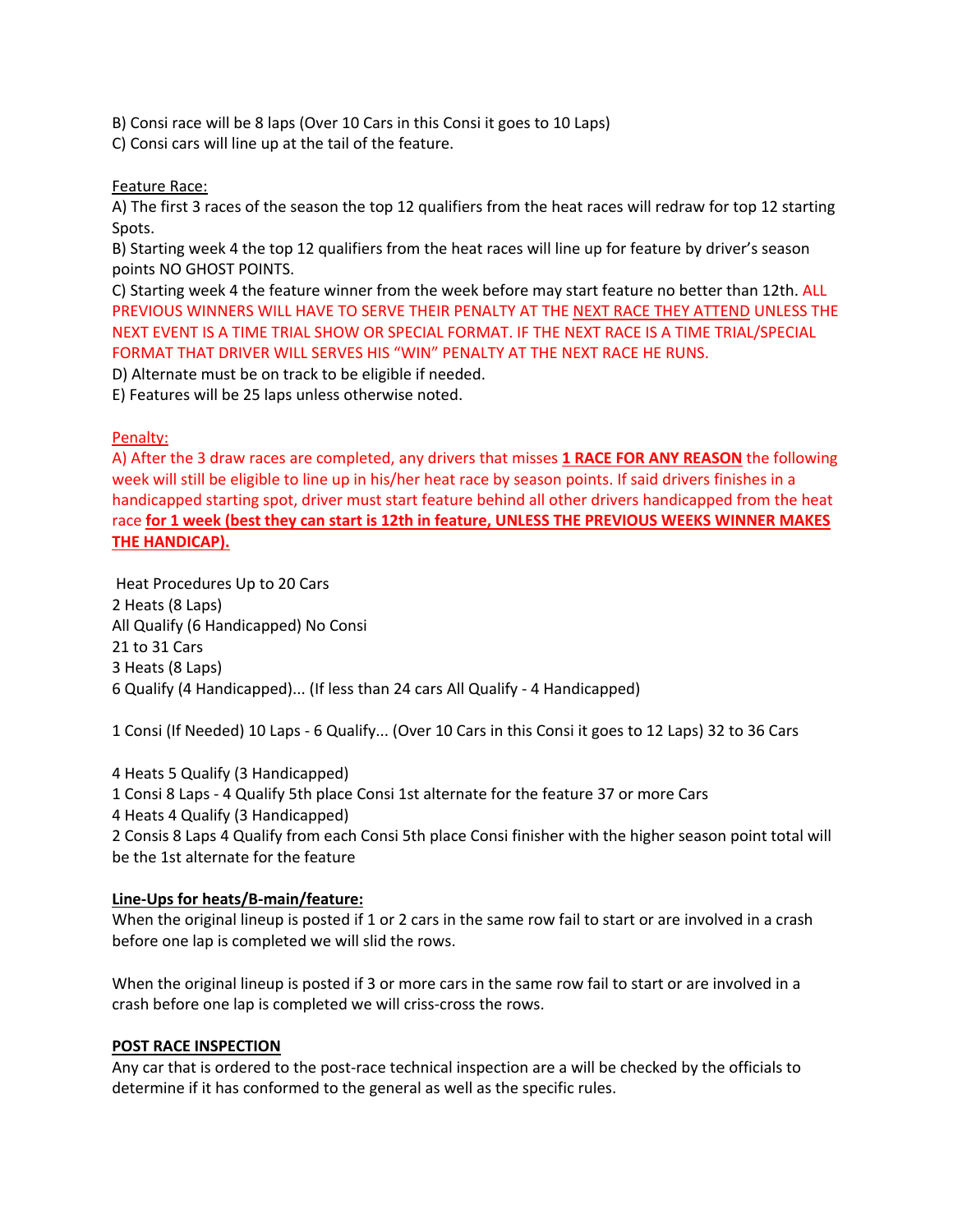Any member who fails to tear down an engine for inspection when requested to do so by the track official, will be subject to a fine not less than \$500 and/or definite or indefinite suspension from BAPS MOTOR SPEEDWAY and loss of money earned during the event.

#### **PROTESTS**

If a competitor believes that another competitor running in the same event has or will obtain a significant unfair competitive advantage by some action that they believe is in violation of the track rules, they must protest such action to a track official. The protest must be made in writing by the driver, crew chief or car owner within (15) minutes after completion of the event.

Each protest shall be accompanied by a \$500 protest fee.

The track official shall decide whether the matter is valid and if so shall decide as promptly as possible and shall inform the parties of the decision. In deciding the protest, the track official may take whatever action deemed appropriate to further the interest of fairness and finality in competition results. Such action includes, but is not limited to, revising the official race results, imposing penalties, disqualification, suspension, monetary fine, subtracting points, or takes no action.

Matters not subject to protest: No protest will be accepted that is directed to a decision of a track official or supervisory official on any subject.

# BAPS MOTOR SPEEDWAY ADDITIONAL RULES AND NOTES:

Any car may be checked for engine, chassis, oil, fuel, tires, wheels, rear ends or sound legality at any time by a BAPS MOTOR SPEEDWAY Technical Inspector or Official. Upon entering a car for BAPS MOTOR SPEEDWAY competition, the driver (and possibly the owner) is responsible for the legality of their car and will suffer all penalties resulting with the car violating these rules. Refusal to submit a car, engine or parts for inspection or measurement upon the request of an BAPS MOTOR SPEEDWAY Technical Inspector will result in an immediate disqualification and possible suspension by BAPS MOTOR SPEEDWAY management.

No equipment or racecar will be considered as having been approved by reason of having passed through inspection "unobserved." Regardless of a car passing prior inspections, compliance with all rules must be made at each post-race inspection. No expressed or implied warranty of safety shall result from the technical inspection or approval. Any rules or guidelines not covered will be governed at the discretion of the BAPS MOTOR SPEEDWAY management and the Technical Inspector.

Enforcement of Specification Rules: All BAPS MOTOR SPEEDWAY -approved weighing, measuring and testing devices used by the BAPS MOTOR SPEEDWAY Technical Inspector are the standards that will determine compliance with the rules and regulations. A competitor's equipment, gauge or instrument will have no bearing on the enforcement of these rules.

Impounding - BAPS MOTOR SPEEDWAY officials reserve the right to impound any racecar or remove any component on a racecar (including the engine) at any time.

Confiscation of Illegal or Unauthorized Components - The use of illegal or unauthorized components on racecar will result in the confiscation of the said components. These components will then become the property of BAPS MOTOR SPEEDWAY and will not be returned. Failure to surrender the illegal parts will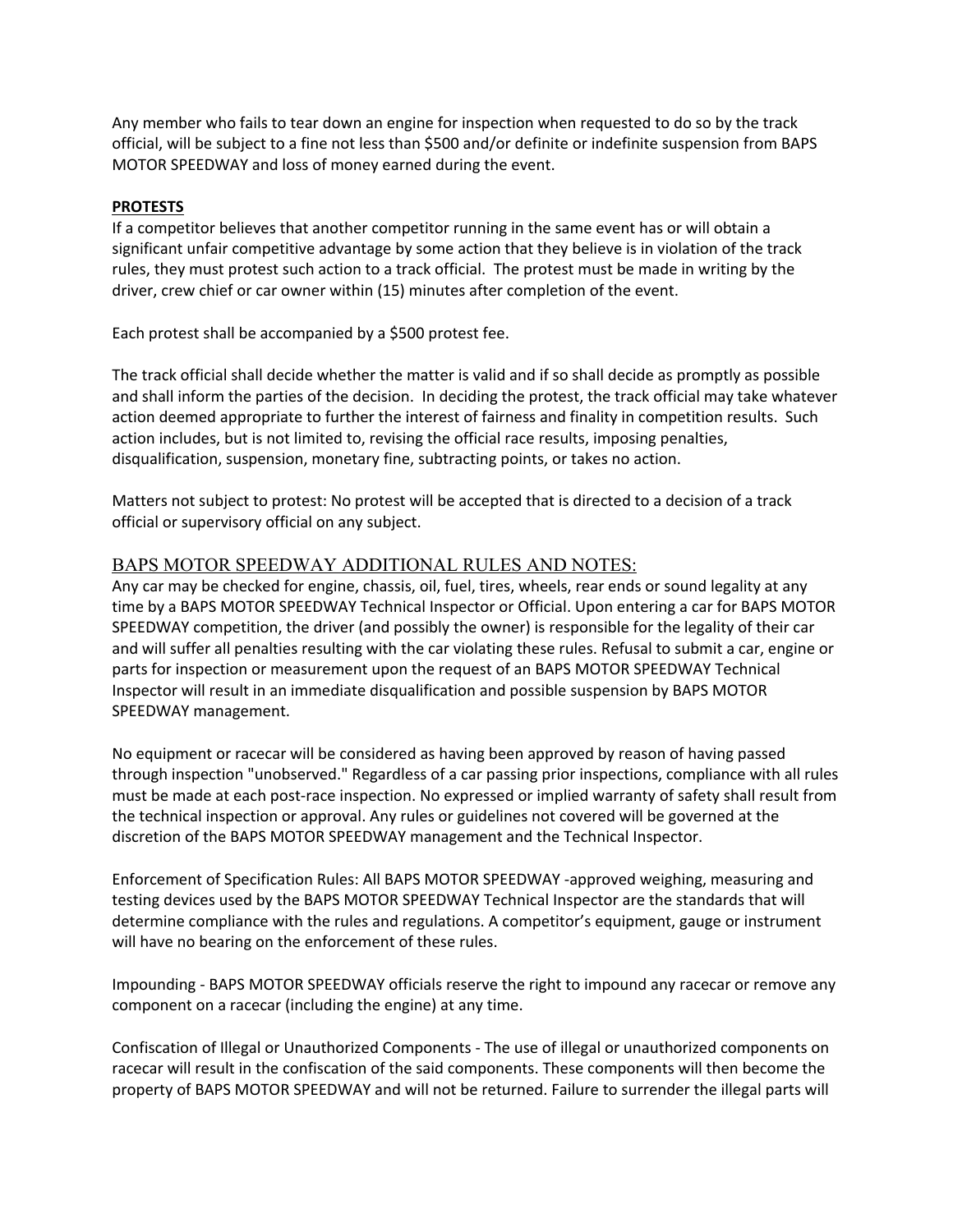lead to a minimum two (2) week suspension (mandatory) for the car owner, car and driver. This will turn into an indefinite suspension until the said illegal component is turned over to BAPS MOTOR SPEEDWAY management.

New Enforcement Procedures, Equipment or Methods: Due to the rapidly changing technology of motorsports, BAPS MOTOR SPEEDWAY officials will continue to develop new procedures, equipment and methods to enforce the rules and guidelines contained within this rulebook or succeeding rules bulletins. These procedures, equipment and methods will be based on common sense, consistency, impartiality and fair play. These procedures, equipment and methods may be introduced at any time without prior notice to the participants.

Driver Requirements: All drivers must be at least sixteen-(16) years of age to compete in this division. Drivers under eighteen (18) years of age must have a signed and notarized Parental Consent form by both parents or legal guardians and said documents must be in the hands of the BAPS MOTOR SPEEDWAY management before participation of said individual will be permitted.

BAPS MOTOR SPEEDWAY is private property. Any person on this property without the permission of the management of BAPS MOTOR SPEEDWAY is guilty of trespass and subject to the penalties prescribed by law. Through the purchase of a pit pass or admission ticket, a person is given the authority and the right to be on this property in conjunction with the related racing activities. However, management reserves the right to revoke or cancel this authority at any time that it feels that person's presence or conduct is not in the best interest of the sport of auto racing, fellow competitors, the fans, management and the employees of the speedway.

Any competitor that refuses tech will automatically be disqualified and will be scored last in that event. The competitor will also forfeit his earnings on that race night as well as loss of points and will serve a one race suspension with a fine of \$500.

POSTED AT THE PIT SHACK DURING SIGN IN AND LINEUP BOARDS! PAYOUTS ARE ONLY PAID UNTIL 30 MINUTES AFTER FINAL CHECKERED FLAG ON RACE NIGHTS. PAYOUTS MUST BE PICKED UP AND WILL NOT BE MAILED. NO EXCEPTIONS!

IF YOUR CLASS IS TECHED AND YOU ARE NOT WILLING TO WAIT UNTIL TECH IS COMPLETED. YOU CAN RECEIVE PAYOUT FOR THE PLACE WHERE YOU FINISHED THAT NIGHT, BUT PAYOUT FOR THE PLACE IS FROZEN AND WILL NOT BE ADJUSTED IF TECH RESULTS IN A CHANGE IN THE RACE FINISH.

DRIVER OR OWNER MUST ATTEND BANQUET TO RECEIVE AWARDS AND POINT FUND MONEY.

**POINTS STANDINGS**: IN THE EVENT OF A TIE IN THE FINAL POINT STANDINGS, THAT TIE WILL BE BROKEN BY THE NUMBER OF WINS AT BAPS MOTOR SPEEDWAY, IF THERE IS A TIE IN WINS IT WILL THEN BE BROKEN BY THE MOST TOPS 5's AT BAPS MOTOR SPEEDWAY, IF THERE IS A TIE IN (TOP 5'S) IT WILL THEN BE BROKEN BY AVERAGE FEATURE FINISH OF ALL POINT RACES AT BAPS MOTOR SPEEDWAY.

FAILURE TO ALLOW A BAPS MOTOR SPEEDWAY TECH OFFICIAL TO DO HIS OR HER JOB WITH THE TECH PROCESS WILL RESULT IN THE ABOVE PENALITY FOR THE CATEGORY BEING TECHED THAT NIGHT.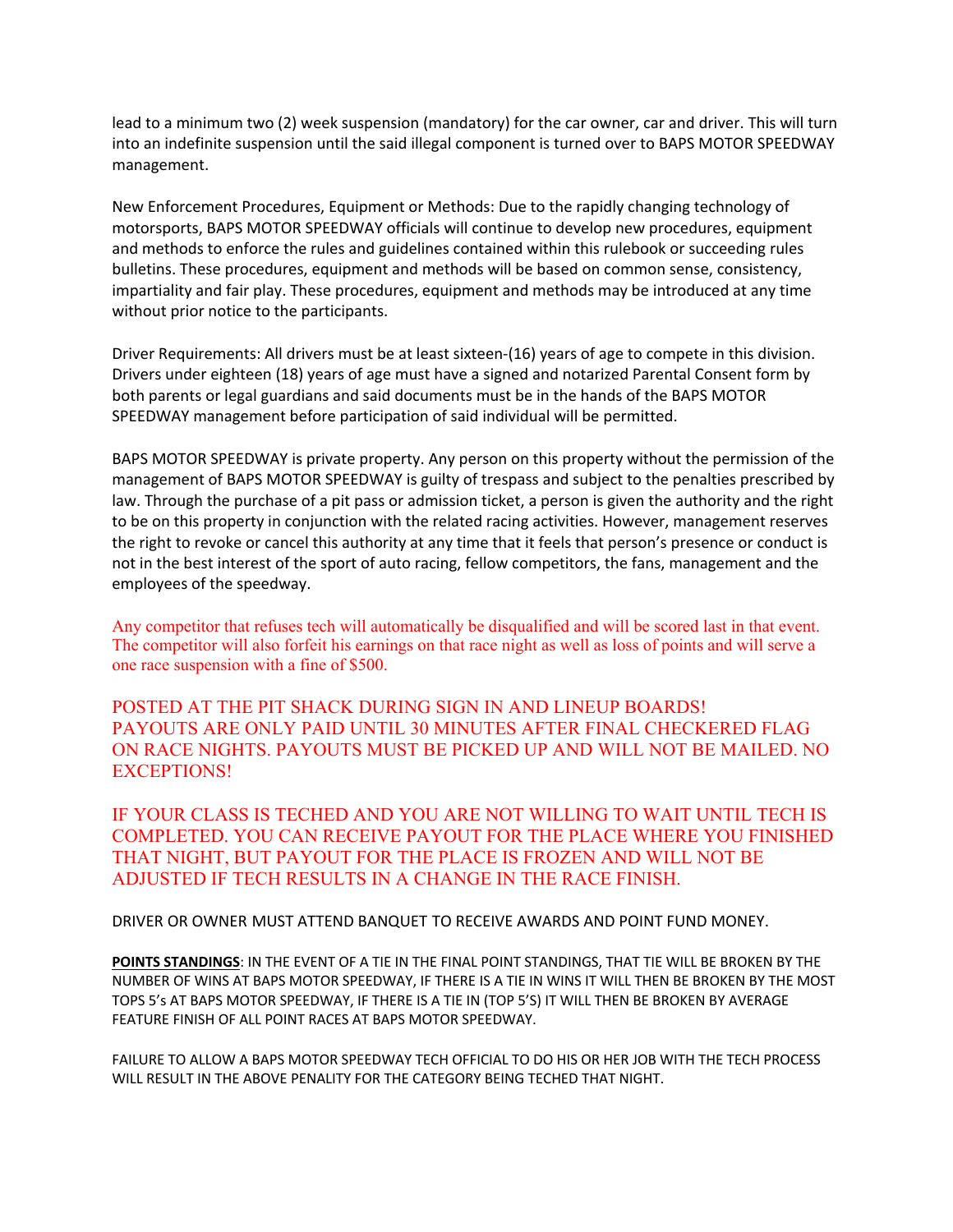BAPS MOTOR SPEEDWAY HAS THE RIGHT TO HAND OUT PENALTIES AND SUSPENSIONS TO ANY OTHER RULE THAT IS BROKEN THAT ISNT LISTED ABOVE OR DISCRETION OF ANY SITUATION AT BAPS MOTOR SPEEDWAY.

# **Super Sportsman 2022 rules/ Penalties**

| Rule:<br><b>Tires Soaking/Conditioner</b> | 1st Offense<br>200-point loss       | 2nd Offense<br>200-point loss                      |
|-------------------------------------------|-------------------------------------|----------------------------------------------------|
|                                           | 2-Race Suspension                   | 5-Race Suspension<br>\$500 Fine                    |
| Fuel                                      | 200-point loss                      | 200-point loss<br>2-Race Suspension                |
|                                           | \$300 Fine                          | \$500 Fine                                         |
| No Super/turbo chargers                   | 5-Race Suspension                   | Season Suspension                                  |
| Fuel Injection                            | \$1000 fine                         | \$1000 fine                                        |
| Crank (Light Weight)                      | 2-Race Suspension<br>\$500 Fine     | Season Suspension<br>\$1000 fine                   |
| Carburetor (illegal)                      | 1-Race Suspension<br>\$250 Fine     | Season Suspension<br>\$500 Fine                    |
| Carburetor (height)                       | Disqualified                        | Disqualified & 100-point loss                      |
| Heads                                     |                                     |                                                    |
| Aluminum                                  | 2 Race Suspension<br>\$1000 Fine    | <b>LIFE BAN</b><br>\$1000 Fine                     |
| <b>Relocation rocker Arm</b>              | 2-Race Suspension<br>\$500 Fine     | Season Suspension<br>\$1000 Fine                   |
| No Porting/ Polishing                     | 3-Race Suspension<br>\$500 Fine     | Season Suspension<br>\$1000 Fine                   |
| Cams                                      |                                     |                                                    |
| Mushroom/Roller Cams                      | 200-Point Loss<br>2-Race Suspension | 200-Point Loss<br>Season Suspension<br>\$1000 Fine |
| <b>Block</b>                              |                                     |                                                    |
| Not Cast Iron                             | Season Suspension                   |                                                    |

Chassis: